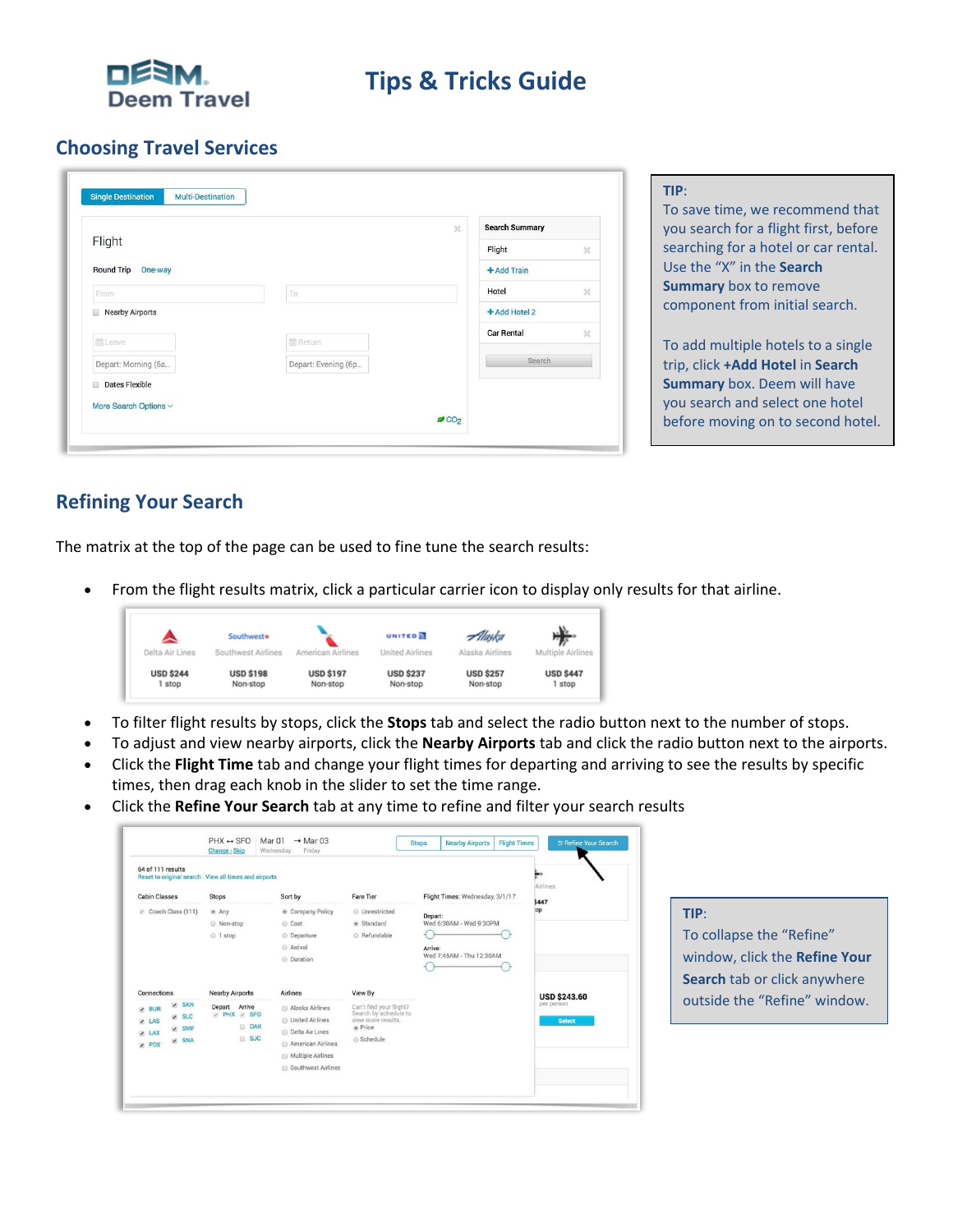# **Flight Results**

After refining your search, the list of flights displays, scroll down to review flight details. To select a flight, click the **Select** button.

|           | \$274 Standard                    | <b>⊘</b> \$734 Unrestricted                      |                                               |              |                                    |
|-----------|-----------------------------------|--------------------------------------------------|-----------------------------------------------|--------------|------------------------------------|
| A         | Delta Air Lines 2266 -            | PREFERRED \$200 PENALTY<br><b>NON-REFUNDABLE</b> |                                               | ◎ 日 曲        | <b>USD \$273.60</b><br>per person  |
|           | Phoenix, AZ                       | PHX 7:45 PM 0-1 stop Total 4h 47m + SFO 11:32 PM | <b>Seat Map</b><br>Coach<br>San Francisco, CA |              | <b>Select</b>                      |
|           |                                   |                                                  | View Stops v                                  |              |                                    |
|           | \$198 Standard                    | ⊘ \$407 Refundable                               | S420 Unrestricted                             |              |                                    |
| Southwest | Southwest Airlines 1533 - Anytime | <b>PREFERRED</b>                                 | <b>REFUNDABLE</b>                             | <b>0 × 曲</b> | <b>⊘USD \$406.18</b><br>per person |
|           | Phoenix, AZ                       | PHX 7:00 AM 0-2h5m + SFO 8:05 AM                 | Coach<br>San Francisco, CA                    |              | <b>Select</b>                      |
|           | \$198 Standard                    | <b>⊘</b> \$407 Refundable                        | <b>⊘ \$420 Unrestricted</b>                   |              |                                    |

# **Adding and Reviewing Hotels and Car Rentals**

If you haven't already added a hotel or car rental, click the **Add a Hotel reservation to this trip** or **Add a Car Rental to this trip** link at the top of the "Review Trip" page.

For each hotel, click the **Hotel Details** link under the hotel description to see more information. For room and rate details, click the **Room/Rate details** link. You can also click **See All Rooms at this Hotel** and **See all Hotels** in the right column under Tools.

For each car rental, click the **Mileage and rates** link to see details about car rental mileage and rates. For rental details and rules, click the **Car Rental details/rules** link. You can also click **See All Cars** in the right column under Tools.

# **The Trip Cost Summary**

The Trip Cost Summary follows you throughout the page on the right-hand side. It shows the purchases you need to pay for today, and the reservations you need to pay for at the end of your trip. Hover your pointer over the amounts and the Taxes and Fees display in a pop up window.

# **Starting Over or Changing the Trip**

You can click the **Change** link at the top of the "Review Trip" page or click the **Change Flight, Change Hotel** or **Change Car Rental** links located at the bottom of each segment details to either:

- Start over, which resets the trip search fields, or
- Change your trip, which lets you make changes to the existing reservation.

Click **Continue** to continue to the Purchase page to finalize the booking process and submit trip for processing.

#### **TIP:**  Hover mouse over icons to display more information:  $\Theta$ Rules and Restrictions: **USD \$273.60**  $\mathcal{C}$ **Rules and Restrictions: The air ticket must be** purchased 14 day(s) in advance. The air ticket has a change fee of USD \$200.00. The air ticket is nonrefundable Purchase By: Wed Feb 15 23:59:00 PST 2017 Checked Baggage Fees:  $\begin{smallmatrix} 0 & \boxminus & \textbf{0} \\ & \textbf{0} & \textbf{0} \end{smallmatrix}$ **USD \$273.60** Checked Baggage Fees Baggage fees vary depending on your fare class,<br>frequent flyer status, or destination. These fees<br>are not included in the total cost of your trip and are collected by the airline at the time of check-in. **Delta Air Lines Checked bags** Fee First **USD \$25** Second **USD \$40 USD \$125** Third Fourth - tenth / per piece USD \$200 ◎ ※ ■ Overweight bag USD \$90 / per piece 51-70 lbs 71-100 lbs USD \$175 / per piece Oversize Bag  $(L + W + H)$ 63-80 in USD \$175 / per piece Out of Policy: @ USD \$733.60 Less expensive airfares are available. (Based on estimated fare for this selection) Unused Ticket: **& USD \$148** USD You have an unused ticket valued at approximately USD \$100. This ticket may be applied towards the purchase of your next ticket. Original Ticket Price: USD \$148 **Unused Ticket: USD \$100 New Ticket Price: USD \$49**